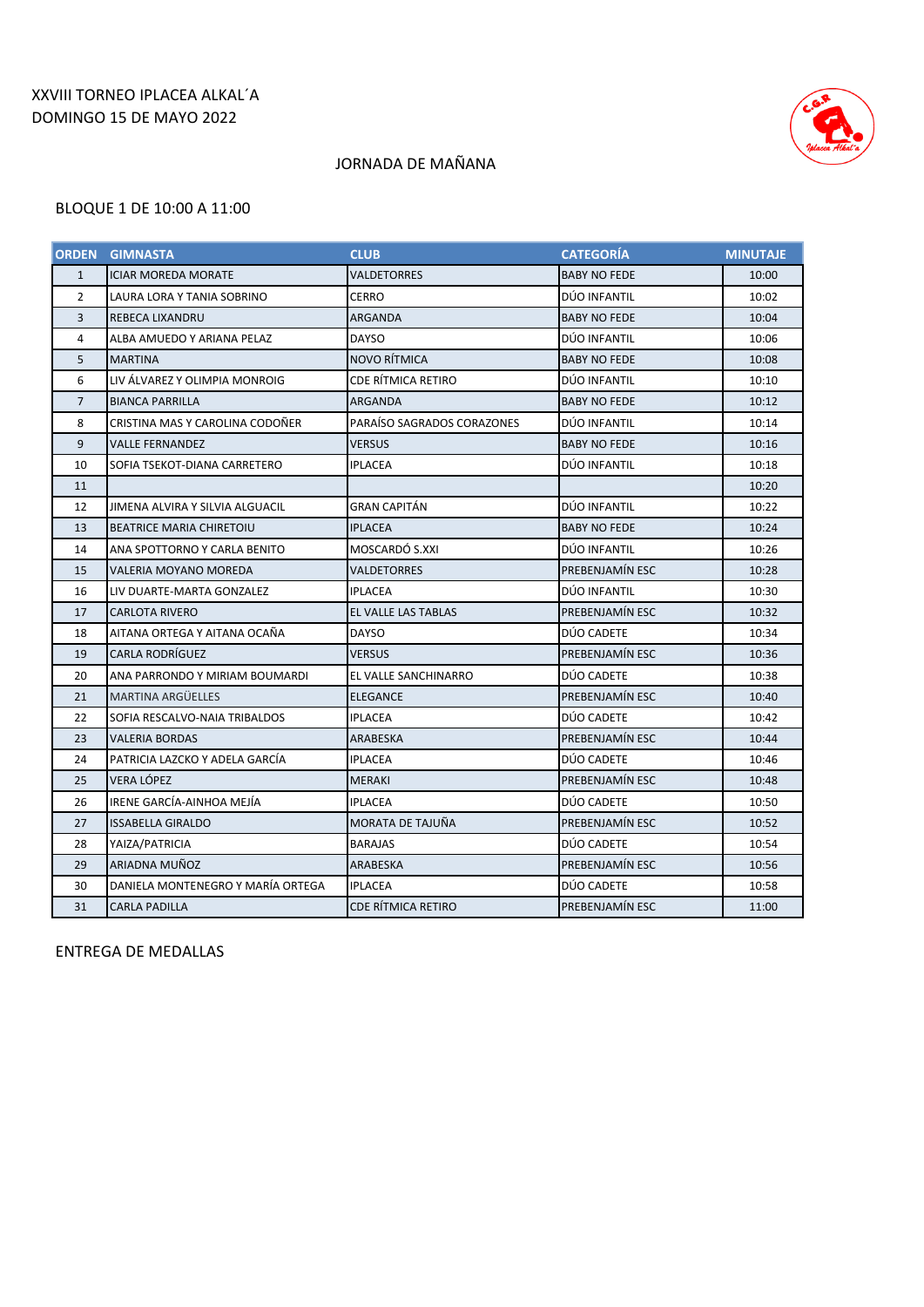### XXVIII TORNEO IPLACEA ALKAL´A DOMINGO 15 DE MAYO 2022



### JORNADA DE MAÑANA

#### BLOQUE 2 DE 11:15 A 12:33

| <b>ORDEN</b> | <b>GIMNASTA</b>                   | <b>CLUB</b>            | <b>CATEGORÍA</b>            | <b>MINUTAJE</b> |
|--------------|-----------------------------------|------------------------|-----------------------------|-----------------|
| 32           | <b>IRENE AMOR</b>                 | CDE RÍTMICA RETIRO     | <b>BENJAMÍN ESCUELAS</b>    | 11:15           |
| 33           | HELENA BARAJAS Y ALBA LÓPEZ       | <b>COLLADO MEDIANO</b> | <b>DUO JUVENIL</b>          | 11:17           |
| 34           | ÁFRICA NUÑEZ                      | PARQUE CATALUÑA        | <b>BENJAMÍN ESCUELAS</b>    | 11:19           |
| 35           | SARA MIRANDA Y SOFIA MARQUES      | IPLACEA                | <b>DUO JUVENIL</b>          | 11:21           |
| 36           | <b>BEATRIZ SILVESTRE</b>          | <b>GOLDIAM</b>         | <b>BENJAMÍN ESCUELAS</b>    | 11:23           |
| 37           | ESTER PEREZ Y MARIA MORAGON       | <b>CONCEPCIÓN</b>      | <b>DUO JUVENIL</b>          | 11:25           |
| 38           | PAOLA GONZALEZ                    | VERSUS                 | <b>BENJAMÍN ESCUELAS</b>    | 11:27           |
| 39           | LORENA MARTÍN-PATRICIA CASADO     | IPLACEA                | <b>DUO JUVENIL</b>          | 11:29           |
| 40           | <b>SOFIA BENITO</b>               | CDE RÍTMICA RETIRO     | <b>BENJAMÍN ESCUELAS</b>    | 11:31           |
| 41           | ALBA BARBERO-AITANA PORTILLO      | <b>IPLACEA</b>         | <b>DUO JUVENIL</b>          | 11:33           |
| 42           | LOLA SANTANA                      | <b>IPLACEA</b>         | <b>BENJAMÍN ESCUELAS</b>    | 11:35           |
| 43           | MARÍA MANZANO Y PALOMA ABADÍA     | GRAN CAPITÁN           | <b>DUO JUVENIL</b>          | 11:37           |
| 44           | <b>CARLOTA SÁNCHEZ</b>            | <b>KHALIL GIBRAN</b>   | <b>BENJAMÍN ESCUELAS</b>    | 11:39           |
| 45           | SARA FERNÁNDEZ-SILVIA PLAZA       | <b>IPLACEA</b>         | <b>DUO JUVENIL</b>          | 11:41           |
| 46           | <b>NAYRA PARRAS</b>               | IPLACEA                | <b>BENJAMÍN ESCUELAS</b>    | 11:43           |
| 47           | <b>MELISA BLOJ-AVRIL TORRIJOS</b> | <b>IPLACEA</b>         | <b>DUO JUVENIL</b>          | 11:45           |
| 48           | <b>IRIS MARCOS</b>                | <b>IPLACEA</b>         | <b>BENJAMÍN ESCUELAS</b>    | 11:47           |
| 49           | NATALIA CÉSAR Y LAURA BAYONA      | ATLÉTICO LEGANÉS       | <b>DUO JUVENIL</b>          | 11:49           |
| 50           | MARÍA RODRÍGUEZ                   | <b>MERAKI</b>          | <b>BENJAMÍN ESCUELAS</b>    | 11:51           |
| 51           | ARIADNA DIAZ Y NEREA PALACIOS     | IPLACEA                | <b>DUO JUVENIL</b>          | 11:53           |
| 52           | <b>OLAYA FERNANDEZ</b>            | <b>VERSUS</b>          | <b>ALEVÍN ESCUELAS</b>      | 11:55           |
| 53           | EVELYN CAZACU                     | ARGANDA                | <b>BENJAMÍN PRENACIONAL</b> | 11:57           |
| 54           | DANIELA MASA                      | <b>CERRO</b>           | <b>ALEVÍN ESCUELAS</b>      | 11:59           |
| 55           | LARA JIMÉNEZ SAN EUGENIO          | GIMNÁSTICO COSLADA     | <b>BENJAMÍN PRENACIONAL</b> | 12:01           |
| 56           | ANDRA Mª POP                      | <b>GOLDIAM</b>         | ALEVÍN ESCUELAS             | 12:03           |
| 57           | RAQUEL ALMANSA                    | MERAKI                 | <b>BENJAMÍN PRENACIONAL</b> | 12:05           |
| 58           | ALBA ALONSO                       | EURITMIA               | ALEVÍN ESCUELAS             | 12:07           |
| 59           | LUCÍA PERIS                       | PAS DE CHAT            | BENJAMÍN PRENACIONAL        | 12:09           |
| 60           |                                   |                        |                             | 12:11           |
| 61           | LOLA MUÑIZ                        | VERSUS                 | BENJAMÍN PRENACIONAL        | 12:13           |
| 62           | ADRIANA GARCÍA                    | IPLACEA                | ALEVIN ESCUELAS             | 12:15           |
| 63           | ANDRA MARÍA ALBU                  | <b>KHALIL GIBRAN</b>   | BENJAMÍN PRENACIONAL        | 12:17           |
| 64           | <b>ELSA MARGOLIN</b>              | CDE RÍTMICA RETIRO     | <b>ALEVÍN ESCUELAS</b>      | 12:19           |
| 65           | LUR FERNÁNDEZ                     | <b>IPLACEA</b>         | BENJAMÍN PRENACIONAL        | 12:21           |
| 66           | JIMENA GARCÍA                     | <b>IPLACEA</b>         | ALEVÍN ESCUELAS             | 12:23           |
| 67           | EVA IOANA CORCEOVEI               | KHALIL GIBRAN          | BENJAMÍN PRENACIONAL        | 12:25           |
| 68           | <b>EVA CANTARERO</b>              | MORATA DE TAJUÑA       | ALEVÍN ESCUELAS             | 12:27           |
| 69           | SARA CAMACHO                      | <b>IPLACEA</b>         | <b>BENJAMÍN PRENACIONAL</b> | 12:29           |
| 70           | FERNANDO LOAYZA                   | <b>IPLACEA</b>         | <b>ALEVÍN ESCUELAS</b>      | 12:31           |
| 71           | AMIRA EL MESSAODI                 | PARQUE CATALUÑA        | <b>ALEVÍN ESCUELAS</b>      | 12:33           |

ENTREGA DE MEDALLAS